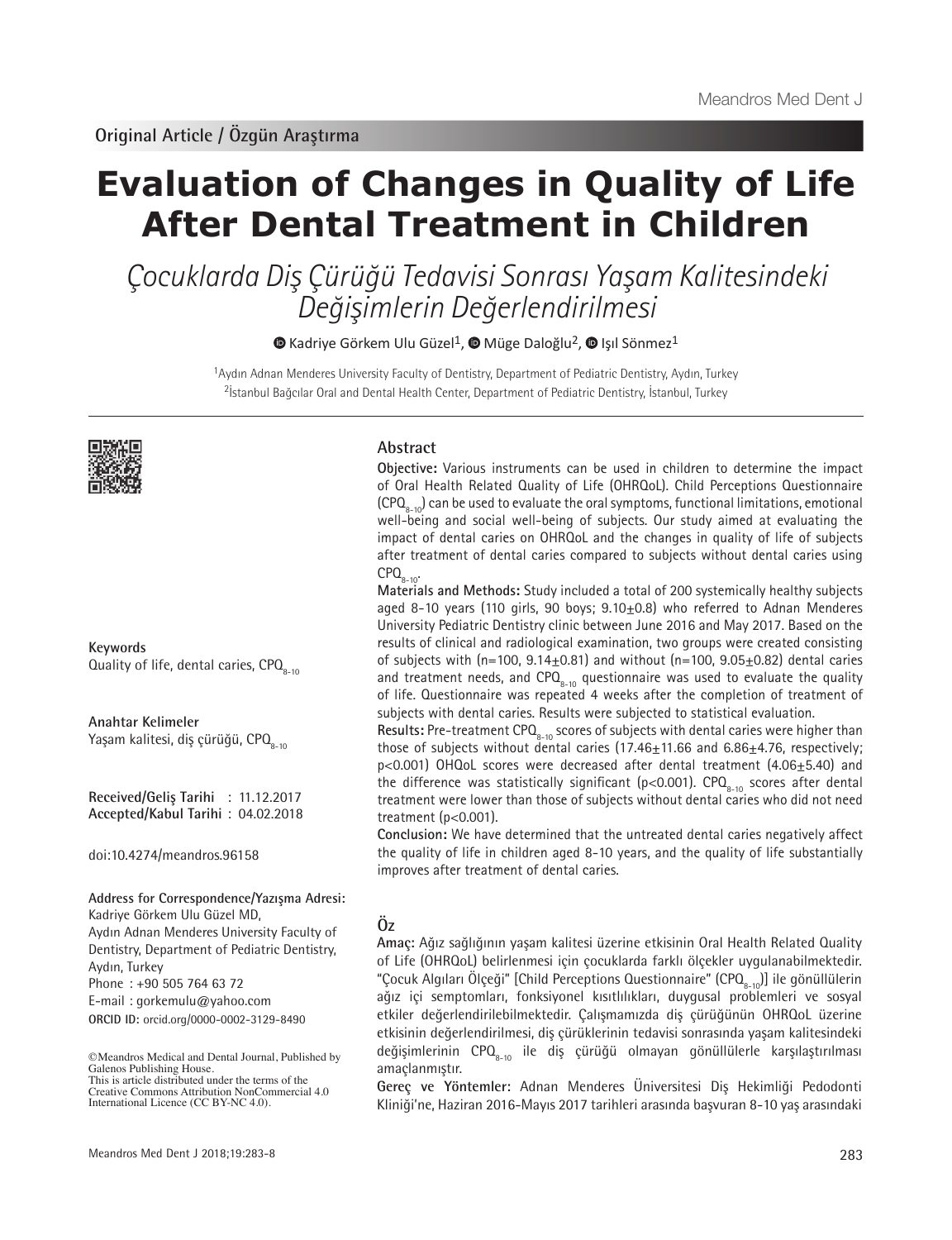sistemik olarak sağlıklı 200 gönüllü (110 kız, 90 erkek, 9,10+0,8) çalışmaya dahil edilmiştir. Klinik ve radyolojik muayene sonucunda, diş çürüğü ve tedavi ihtiyacı olan (n=100, 9,14±0,81) ve diş çürüğü ve tedavi ihtiyacı olmayanlardan (n=100, 9,05±0,82) oluşan iki grup oluşturulmuş ve yaşam kalitesinin değerlendirilmesinde CPQ<sub>8-10</sub> anketi uygulanmıştır. Diş çürüğü olan gönüllülerin, tedavilerinin tamamlanmasından 4 hafta sonra anket tekrarlanmıştır. Sonuçlar istatistiksel olarak değerlendirilmiştir.

**Bulgular:** Diş çürüğü bulunan gönüllülerin tedavi öncesi CPQ<sub>8-10</sub> skorları (17,46±11,66) diş çürüğü olmayanlara (6,86±4,76) göre daha yüksek bulunmuştur (p<0,001). Diş tedavileri sonrasında, yaşam kalitesi skorları (4,06±5,40) düşüş göstermiştir ve bu fark istatistiksel olarak anlamlıdır. (p<0,001). Diş tedavisi sonrasındaki CPQ8<sub>8-10</sub> skorları, tedavi ihtiyacı olmayan çürüksüz gönüllülerden daha düşük olarak tespit edilmiştir (p<0,001).

**Sonuç:** Sekiz-on yaş aralığındaki çocuklarda tedavi edilmemiş diş çürüğünün yaşam kalitesini olumsuz yönde etkilediği ve diş çürüklerinin tedavi edilmesi sonrasında yaşam kalitesinin önemli derecede arttığı belirlenmiştir.

## **Introduction**

Oral and dental health problems may cause negative effects on functional, social and psychological status of children. Evaluation of impact of oral and dental health on quality of life of children can improve the communication between patients, parents and dentists. In addition, evaluation of Oral Health-Related Quality of Life (OHRQoL) may be helpful in assessing the treatment needs, setting the priorities and assessing the outcomes of treatment strategies and initiatives (1).

Assessments have been conducted in recent years to investigate the impacts of dental caries, traumatic dental injuries, gingival diseases and malocclusions on quality of life in children (2-4). Various questionnaires and scales have been used to conduct such assessments. Early Childhood Oral Health Impact Scale (ECOHIS) is a method that is applied to children aged 2-5 years and responded by the parents (5). Oral Impact on Daily Performance scale evaluates the impacts of oral and dental health on daily activities (6). Child Perceptions Questionnaire (CPQ), which was also used in our study, was developed by Jokovic et al. (7) in 2004. This questionnaire can be applied to two different age groups of 8-10 years and 11-14 years. CPQ questionnaires, which contain questions that evaluate the functional, emotional, social and oral symptoms, have been adapted to many languages and found to be successful in determining OHRQoL (8-11).

Studies performed using  $CPO_{8-10}$  questionnaire have shown that the dental caries negatively affect the quality of life in children (12,13). The aim of our study was to determine if treatment of dental caries eliminated such negative effects, using  $CPO<sub>s-10</sub>$ questionnaire.

## **Materials and Methods**

Our study was conducted at Adnan Menderes University Faculty of Dentistry. Ethics committee's approval was obtained (Adnan Menderes University, Faculty of Medicine, Non-Interventional Ethics Committee/2016-876) before initiation of the study. The CPQ $_{8-10}$  was used to evaluate OHRQoL in both groups. Questionnaire consisted of 25 questions including 5 questions for oral symptoms, 5 questions for functional, 5 questions for emotional and 10 questions for social status. Questions were directly asked to children and they were asked to respond the questions as "never", "a few times", "sometimes", "often" and "almost every day". Responses were scored between 0 and 4 according to 5-point Likert scale. Besides these 25 questions, the following 2 questions were also asked to children to obtain a general evaluation about their oral health: "What do you think about your mouth and teeth?" and "How often do you feel uncomfortable with your mouth and teeth?" (Questions 26 and 27). Study included 200 children aged 8-10 years who referred to pediatric dentistry clinic for examination between June 2016 and May 2017. Three calibrated dentists carried out the dental examinations. Based on the results of clinical and radiological examination, two groups were created consisting of subjects with dental caries who have no pain last 4 week, have no need radicular pulpal treatments and only need restorative dental treatment (n=100) and without (n=100) dental caries, and CPQ $_{8-10}$  was used to evaluate the quality of life. Age, gender, health insurance status and income levels were also recorded in addition to questions evaluating the quality of life. Status of dental caries was reported as decayed, missing and filled teeth (DMFT)/dft, decayed-missing-filled surfaces (DMFS)/ dfs in consequence of clinical examination.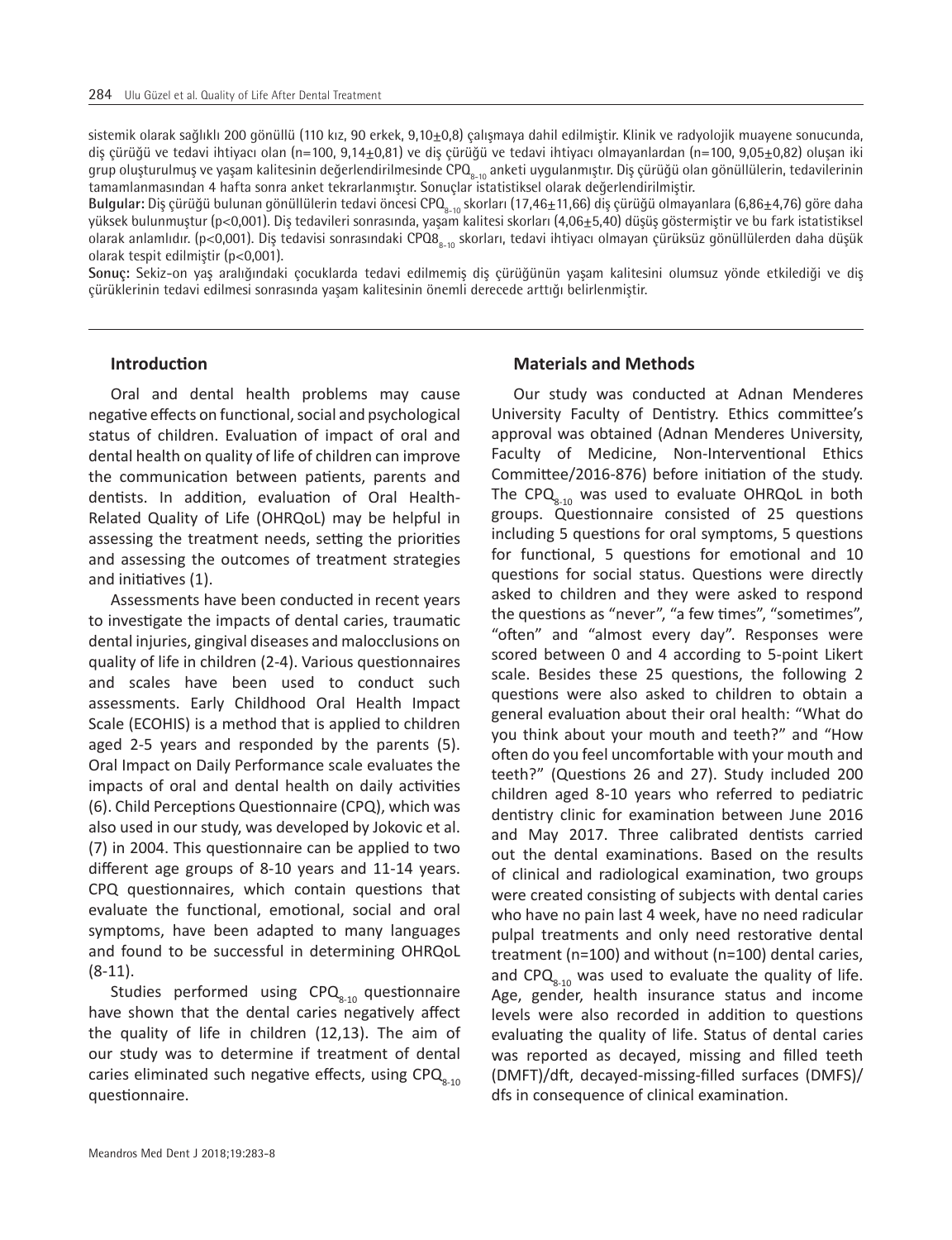Following the completion of clinical examination and questionnaire, treatment of patients with dental caries was initiated by a single specialist (MD). Oral hygiene training were given to patients after completion of preventive treatments and asked to return to clinic for control visit 4 weeks for repeating the questionnaire by two different specialist (KUGG and IS). All patients included were informed aboult the study.

# **Statistical Analysis**

Data of group of healthy subjects and pre and post-treatment data of patients with dental caries were recorded and statistically evaluated by IBM SPSS Statistics 21.0 program (Armonk, NY, USA). Results were evaluated using chi-square test, Mann-Whitney U and Kruskal-Wallis tests.

# **Results**

Records of 110 girls and 90 boys included in two groups consisting of subjects with (n=100, age= 9.14±0.81 year) and without (n=100, age= 9.05±0.82 year) dental caries and treatment needs were evaluated. No statistically significant relationship was found between the age, gender, social insurance status and the OHRQoL; however, OHRQoL was observed to increase with the increase in income level and a statistically significant relationship was found (p=0.017) (Table 1). In group of patients with dental caries, mean DMFT/dft and mean DMFS/dfs values were calculated to be 2.51±1.99 ve 3.62±2.53 and 3.62±3.39 ve 7.39±5.97, respectively.

 $CPQ_{8-10}$  values of groups caries free and dental caries pretreatment and post-treatment were found to be 6.86±4.76, 17.46±11.66 and 4.06±5.4, respectively (Table 2). When the responses to Questions 26 and 27 were evaluated, the mean values were determined to be 1.64±0.905, 1.08±0.849 and 1.82±0.657 and 1.31±0.961, 1.71±0.891 and 43±0.537, respectively in caries free, dental caries pretreatment and posttreatment subjects (Table 3).

# **Discussion**

Most of the current OHRQoL instruments could manage to measure the impact of oral health on physical, functional, social and emotional well-being of a person. As in adults, oral and dental health disorders can affect diet, health and quality of life in children (14). Results of our study also showed that the oral and dental health affect quality of life. A significant difference was observed between the OHRQoL values of caries free children and children with dental caries, and dental caries were determined to negatively affect the quality of life. According to results of our study, quality of life is not affected by age, gender and health insurance status.

| Table 1. Distribution of age, gender, income level and health insurance in groups |                          |                                 |              |          |  |  |  |
|-----------------------------------------------------------------------------------|--------------------------|---------------------------------|--------------|----------|--|--|--|
|                                                                                   | Caries free subjects (n) | Subjects with dental caries (n) | <b>Total</b> | Rate (%) |  |  |  |
| Age                                                                               |                          |                                 |              |          |  |  |  |
| $\,8\,$                                                                           | 31                       | 27                              | 58           | 29.0     |  |  |  |
| $9\,$                                                                             | 33                       | 32                              | 65           | 32.5     |  |  |  |
| 10                                                                                | 36                       | 41                              | 77           | 38.5     |  |  |  |
| Gender                                                                            |                          |                                 |              |          |  |  |  |
| Girls                                                                             | 55                       | 55                              | 110          | 55.0     |  |  |  |
| <b>Boys</b>                                                                       | 45                       | 45                              | 90           | 45.0     |  |  |  |
| Income level                                                                      |                          |                                 |              |          |  |  |  |
| TRY <1.000                                                                        | 13                       | 22                              | 35           | 17.5     |  |  |  |
| TRY 1.000-2.999                                                                   | 48                       | 60                              | 108          | 54.0     |  |  |  |
| TRY 3.000-5.999                                                                   | 25                       | 14                              | 39           | 19.5     |  |  |  |
| TRY >6.000                                                                        | 14                       | $\overline{4}$                  | 18           | 9.0      |  |  |  |
| Health insurance                                                                  |                          |                                 |              |          |  |  |  |
| Yes                                                                               | 95                       | 94                              | 189          | 94.5     |  |  |  |
| <b>No</b>                                                                         | 5                        | 6                               | 11           | 5.5      |  |  |  |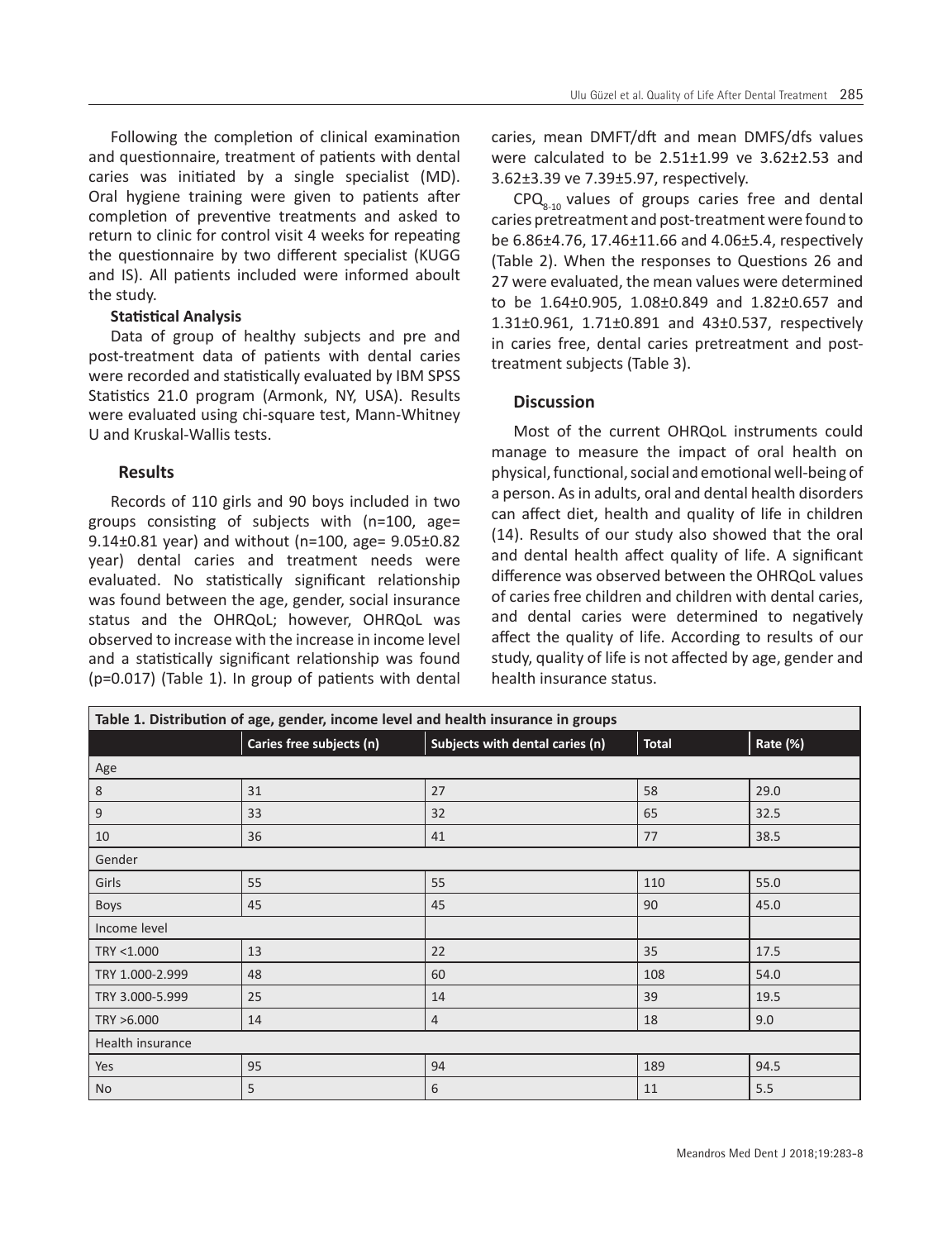| Table 2. Study groups and oral health related quality of life values (p<0.001)                       |                    |                            |                                        |  |  |  |
|------------------------------------------------------------------------------------------------------|--------------------|----------------------------|----------------------------------------|--|--|--|
|                                                                                                      | <b>Caries free</b> | Dental caries pretreatment | <b>Dental caries</b><br>Post-treatment |  |  |  |
| Oral symptoms<br>(Questions 1-5)                                                                     | $2.50 \pm 2.24 b$  | 5.75±2.88c                 | $0.91 \pm 1.34$ a                      |  |  |  |
| <b>Functional limitations</b><br>(Questions 6-10)                                                    | $1.31 \pm 1.60$    | $4.08 + 3.50c$             | $0.89 \pm 1.33a$                       |  |  |  |
| Emotional well-being<br>(Questions 11-15)                                                            | $1.89 \pm 2.31 b$  | $4.59 + 4.64$              | $1.13 \pm 2.25a$                       |  |  |  |
| Social well-being<br>(Questions 16-25)                                                               | $1.15 \pm 1.88$ a  | 3.17±4.56b                 | $1.17 + 2.32a$                         |  |  |  |
| Total<br>(Questions 1-25)                                                                            | $6.86{\pm}4.76b$   | 17.46±11.66c               | $4.06 \pm 5.40a$                       |  |  |  |
| a, b, c: A statistically significant differences is shown with the letter a, b, c in the same column |                    |                            |                                        |  |  |  |

a,b,c: A statistically significant differences is shown with the letter a, b, c in the same column

| Table 3. Responses to questions 26 and 27 and mean values by groups                                |                    |                             |                              |  |  |  |
|----------------------------------------------------------------------------------------------------|--------------------|-----------------------------|------------------------------|--|--|--|
|                                                                                                    | <b>Caries free</b> | Dental caries pre-treatment | Dental caries post-treatment |  |  |  |
| Question 26                                                                                        | $1.64 \pm 0.90$    | $1.08 \pm 0.84$ a           | $1.82 \pm 0.65c$             |  |  |  |
| Question 27                                                                                        | $1.31 \pm 0.96 b$  | $1.71 \pm 0.89c$            | $0.43 \pm 0.53a$             |  |  |  |
| a,b,c: A statistically significant differences is shown with the letter a, b, c in the same column |                    |                             |                              |  |  |  |

Children of parents with higher education and family income levels are likely to have a better quality of life. It has been shown that lower education level causes decreased income (15) and the low income level is associated with poverty (16). Children from poor families have limited access to healthcare services and preventive interventions that avoid poor quality of life (17). Results of our study indicated a significant relationship between family income level and quality of life. Children from families with higher income level were observed to have a superior quality of life.

Untreated dental caries in children can cause difficulties in chewing, sleeping and socializing, and affect self-confidence, growth and weight gain, thereby decreasing quality of life (18). Such effect of dental caries has given rise to investigations into whether dental treatments could improve the quality of life again. In recent years, investigators evaluated pre- and post-treatment quality of life of children given dental treatment under general anaesthesia using ECOHIS scale, and reported that dental treatment positively affected the quality of life (19-21). These studies were usually conducted in patients aged 6 years and below. In a study conducted in an older age group by administering treatment under clinical conditions,  $CPQ<sub>8-10</sub>$  questionnaire was applied to a total of 186

children divided into 2 groups as healthy children and children with dental caries. Questionnaire was repeated 4 weeks after the completion of treatment in patients who needed treatment. Based on the results of study, it was concluded that the treatment of dental caries positively affected the quality of life (22). These results are consistent with the results of our study.

#### **Study Limitations**

Our study showed that the post-treatment OHRQoL values were significantly higher compared to group of healthy subjects. This difference might be associated with the resolution of pre-treatment symptoms such as pain and dental fear and the reduction of anxiety.

Orthodontic problems are also known to affect quality of life. Healey et al. (23) evaluated the relationship between malocclusion and the quality of life using  $CPO_{11-14}$  questionnaire and reported a significant relationship between them. Orthodontic evaluations were not conducted in subjects with and without dental caries in our study, and the patients presented to our clinic with orthodontic problems were asked to complete the questionnaire without receiving orthodontic treatment. This might have affected the OHRQoL values and can be considered as a limitation of our study.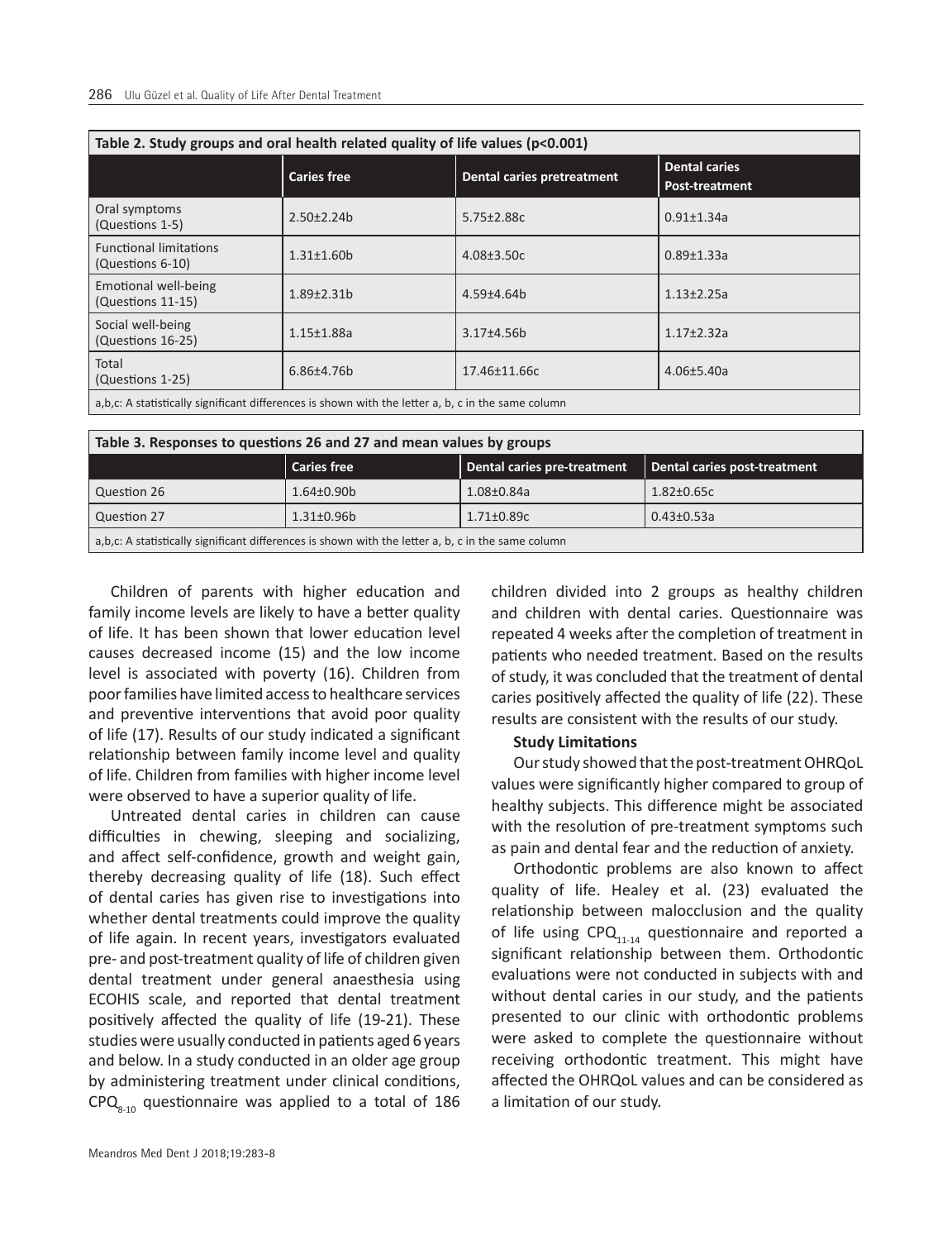As another limitation, the relationship between treatment type and the quality of life could not be evaluated in our study. More traumatic procedures like tooth extraction and the number of such procedures are believed to increase the possibility of problems such as post-treatment eating difficulty in children (24). On the other hand we did not evaluate the validity of CPQ<sub>8-10</sub> in Turkish children. During the development and evaluation of the CPQ for 8- to 10-year-olds, questions were selected from the CPQ $_{11-14}$  (7). The translation and validation of  $CPQ_{11-14}$  version into Turkish was carried out by Aydogan (25). The CPQ $_{8-10}$  was used to evaluate OHRQoL in both groups. We approved the validation of CPQ $_{11-14}$  version into Turkish children for assesing the 8-10 years old. Further studies are needed to development of the CPQ $_{8-10}$  in Turkish children for more accurate estimation.

# **Conclusion**

Our study has shown that the quality of life of 8 to 10-years-old children with dental caries that need to be treated is negatively affected compared to children without dental caries and treatment needs, and the quality of life is significantly improved after treatment. Thus, it appears that the dental treatments are likely to improve the quality of life in children.

## **Ethics**

**Ethics Committee Approval:** Adnan Menderes University Faculty of Medicine, Non-Interventional Ethics Committee, (approval number: 2016-876).

**Informed Consent:** All patients included were informed about the study.

**Peer-review:** Externally peer-reviewed.

## **Authorship Contributions**

Surgical and Medical Practices: K.G.U.G., M.D., Concept: K.G.U.G., I.S., Design: K.G.U.G., I.S., Data Collection or Processing: K.G.U.G., M.D., Analysis or Interpretation: K.G.U.G., M.D., Literature Search: K.G.U.G., M.D., Writing: K.G.U.G., M.D., I.S.

**Conflict of Interest:** No conflict of interest was declared by the authors.

**Financial Disclosure:** This project was supported by Adnan Menderes University, Scientific Research Projects Coordination Unit Number: 2016/DHF-16001.

## **References**

- 1. Gilchrist F, Rodd H, Deery C, Marshman Z. Assessment of the quality of measures of child oral health-related quality of life. BMC Oral Health 2014; 23: 14-40.
- 2. Tomazoni F, Zanatta FB, Tuchtenhagen S, da Rosa GN, Del Fabro JP, Ardenghi TM. Association of gingivitis with child oral healthrelated quality of life. J Periodontol 2014; 85: 1557-65.
- 3. Patel N, Hodges SJ, Hall M, Benson PE, Marshman Z, Cunningham SJ. Development of the Malocclusion Impact Questionnaire (MIQ) to measure the oral health-related quality of life of young people with malocclusion: part 1 – qualitative inquiry. Journal of Orthodontics 2016; 43: 7-13.
- 4. Bendo CB, Paiva SM, Varni JW, Vale MP. Oral health-related quality of life and traumatic dental injuries in Brazilian adolescents. Community Dent Oral Epidemiol 2014; 42: 216-23.
- 5. Martins-Júnior PA, Vieira-Andrade RG, Corrêa-Faria P, Oliveira-Ferreira F, Marques LS, Ramos-Jorge ML. Impact of early childhood caries on the oral health-related quality of life of preschool children and their parents. Caries Res 2013; 47: 211-8.
- 6. Gherunpong S, Tsakos G, Sheiham A. Developing and evaluating an oral health-related quality of life index for children; the CHILD-OIDP. Community Dent Health 2004; 21:1 61-9.
- 7. Jokovic A, Locker D, Tompson B, Guyatt G. Questionnaire for measuring oral health-related quality of life in eight- to ten-yearold children. Pediatr Dent 2004; 26: 512-8.
- 8. McGrath C, Pang HN, Lo EC, et al. Translation and evaluation of a Chinese version of the Child Oral Health-related Quality of Life measure. Int J Paediatr Dent 2008; 18: 267-74.
- 9. Barbosa TS, Tureli MC, Gaviao MB. Validity and reliability of the Child Perceptions Questionnaires applied in Brazilian children. BMC Oral Health 2009; 9: 13.
- 10. Bekes K, John MT, Zyriax R, Schaller HG, Hirsch C. The German version of the Child Perceptions Questionnaire (CPQ-G11–14): translation process, reliability, and validity in the general population. Clin Oral Investig 2012; 16: 165-171.
- 11. Brown A, Al-Khayal Z. Validity and reliability of the Arabic translation of the child oral-healthrelated quality of life questionnaire (CPQ11–14) in Saudi Arabia. Int J Paediatr Dent 2006; 16: 405-11.
- 12. Do LG, Spencer AJ. Evaluation of oral health-related quality of life questionnaires in a general child population. Community Dent Health. 2008; 25: 205-10.
- 13. Shin HS, Han DH, Shin MS, Lee HJ, Kim MS, Kim HD. Korean version of child perceptions questionnaire and dental caries among Korean children. PLoS One 2015; 10: e0116011.
- 14. Barbosa TS, Gaviao MB. Oral health-related quality of life in children: part II: effects of clinical oral health status: a systematic review. Int J Dent Hyg 2008; 6: 100-7.
- 15. Sanders AE, Spencer AJ. Childhood circumstances, psychosocial factors and the social impact of adult oral health. Community Dent Oral Epidemiol 2005; 33: 370-7.
- 16. Piovesan C, Antunes JL, Guedes RS, Ardenghi TM. Impact of socioeconomic and clinical factors on child oral health-related quality of life (COHRQoL). Qual Life Res 2010; 19: 1359-66.